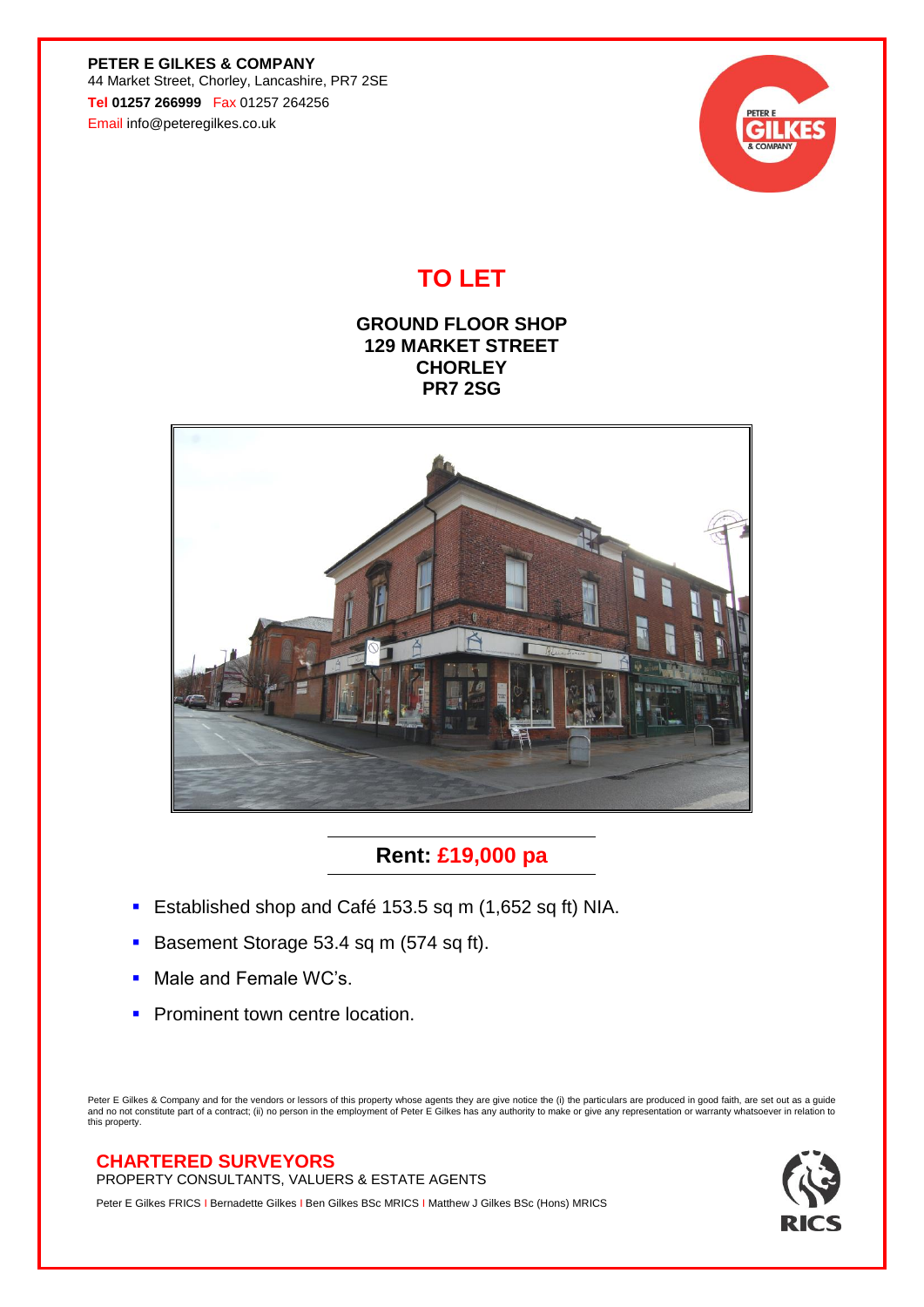| <b>Description:</b>                | Prominent town centre retail unit and café suitable for a variety of uses with<br>large window display and return frontage. Accommodation is provided on<br>the ground floor with basement storage available. Includes an existing<br>café situated to the rear with picturesque courtyard seating area.                                                                                                                                                                                                                                                                 |
|------------------------------------|--------------------------------------------------------------------------------------------------------------------------------------------------------------------------------------------------------------------------------------------------------------------------------------------------------------------------------------------------------------------------------------------------------------------------------------------------------------------------------------------------------------------------------------------------------------------------|
| Location:                          | Proceeding into Chorley town centre along Market Street the building is at<br>the junction with Cunliffe Street.                                                                                                                                                                                                                                                                                                                                                                                                                                                         |
| <b>Accommodation: Ground Floor</b> | (all sizes are approx) Shop Frontage 9.4m (30' 10).                                                                                                                                                                                                                                                                                                                                                                                                                                                                                                                      |
|                                    | Shop Depth 20m (65'8).                                                                                                                                                                                                                                                                                                                                                                                                                                                                                                                                                   |
|                                    | Basement Front 4.6m x 4m (15' x 13'1).                                                                                                                                                                                                                                                                                                                                                                                                                                                                                                                                   |
|                                    | Basement Rear 4.6m x 7.6m (15' x 24'9).                                                                                                                                                                                                                                                                                                                                                                                                                                                                                                                                  |
|                                    | Rear Male and Female WC's                                                                                                                                                                                                                                                                                                                                                                                                                                                                                                                                                |
| <b>Lease Terms:</b>                |                                                                                                                                                                                                                                                                                                                                                                                                                                                                                                                                                                          |
| Rent:                              | £19,000 per annum exclusive with the first three months payable on<br>completion and monthly in advance thereafter.                                                                                                                                                                                                                                                                                                                                                                                                                                                      |
| Term:                              | Three years or multiples thereof.                                                                                                                                                                                                                                                                                                                                                                                                                                                                                                                                        |
| Use:                               | Class E including Retail, Restaurant, Office, Financial/Professional<br>Services, Medical and Nursery Use.                                                                                                                                                                                                                                                                                                                                                                                                                                                               |
| Rates:                             | Tenant's responsibility.                                                                                                                                                                                                                                                                                                                                                                                                                                                                                                                                                 |
| Insurance:                         | Landlord to insure with Tenant responsible for reimbursement of premium<br>as additional rent.                                                                                                                                                                                                                                                                                                                                                                                                                                                                           |
| VAT:                               | VAT is not applicable.                                                                                                                                                                                                                                                                                                                                                                                                                                                                                                                                                   |
| Legal Costs:                       | Each party to bear their own legal expenses.                                                                                                                                                                                                                                                                                                                                                                                                                                                                                                                             |
| <b>Assessment:</b>                 | According to the Valuation Office website the property is described as<br>'Shop and Premises' with a Rateable Value of £16,250. An Application<br>has been made to the Valuation Office Agency in order to split the<br>accommodation which will result in the Rateable Value being reduced. All<br>interested parties should make their own enquiries with Chorley Borough<br>Council's Business Rates Department and Economic Development Officer<br>to ascertain their eligibility for Small Business Rates Relief and potential<br>grant assistance on 01257 515151. |
| <b>Business:</b>                   | Bluehouse Chorley Limited (07724904) is available by separate negotiation<br>by interested parties.                                                                                                                                                                                                                                                                                                                                                                                                                                                                      |
| <b>Services:</b>                   | Electricity and water supplies are laid on with drainage to main sewer.                                                                                                                                                                                                                                                                                                                                                                                                                                                                                                  |
| <b>Energy Rating:</b>              | The property has an Energy Performance Certificate Rating Band B valid<br>until 9th February 2032 certificate number 5676 5441 3875 7413 8973.                                                                                                                                                                                                                                                                                                                                                                                                                           |
| To View:                           | Strictly by appointment with Peter E Gilkes & Company and with whom all<br>negotiations should be conducted.                                                                                                                                                                                                                                                                                                                                                                                                                                                             |
| Note:                              | All services throughout the property are untested. Interested parties must<br>satisfy themselves as to the condition of the central heating system,<br>fitted fires, and other appliances and fittings where applicable.                                                                                                                                                                                                                                                                                                                                                 |